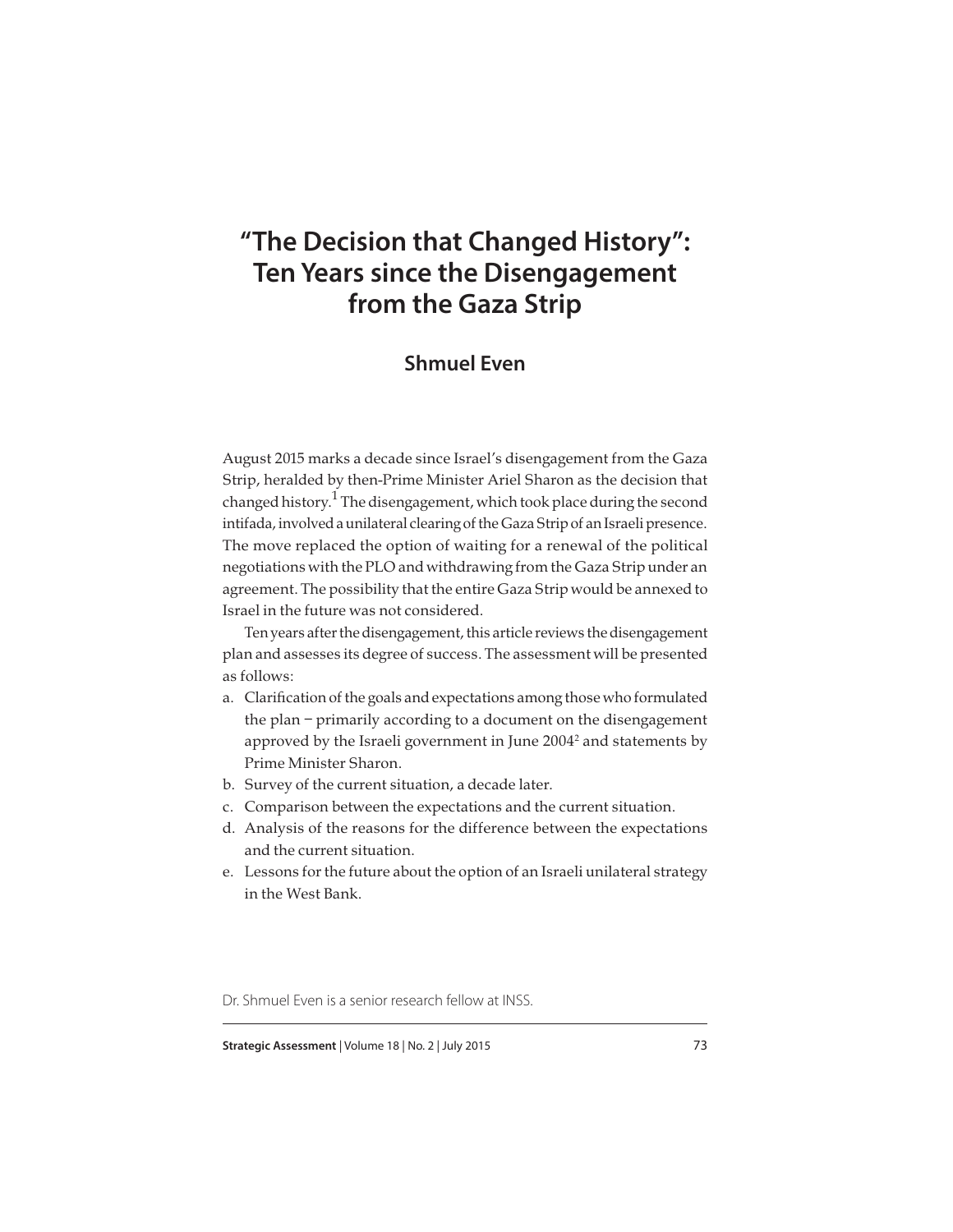74

#### **The Disengagement Plan and the Expectations it Generated**

Following the failure of the negotiations with the Palestinians for a permanent settlement and the outbreak of the second intifada (September 2000), Prime Minister Ehud Barak raised the idea of a unilateral separation from the Palestinians in the territories.<sup>3</sup> The logic was that Arafat was not a partner, and would not be one in the future, and Israel therefore had to take the initiative. The risks in this idea, however, were highly visible. For example, Israel would lose the possibility of demilitarizing the territories, and could be attacked with artillery, anti-tank missiles, and so on.<sup>4</sup> Ariel Sharon was elected prime minister in place of Barak, who resigned in February 2001.

In his first term, Sharon rejected the idea of a unilateral withdrawal and even said, "The fate of Netzarim will be the fate of Tel Aviv." Sharon, who was elected to a second term as prime minister in 2003, reversed his position during that year and formulated the disengagement plan.<sup>5</sup> In December 2003, he presented the plan at the Herzliya Conference as follows:

The purpose of the Disengagement Plan is to reduce terror as much as possible, and grant Israeli citizens the maximum level of security. The process of disengagement will lead to an improvement in the quality of life, and will help strengthen the Israeli economy. The Disengagement Plan will include the redeployment of IDF forces along new security lines and a change in the deployment of settlements, which will reduce as much as possible the number of Israelis located in the heart of the Palestinian population….At the same time, in the framework of the Disengagement Plan, Israel will strengthen its control over those same areas in the Land of Israel which will constitute an inseparable part of the State of Israel in any future agreement.<sup>6</sup>

In April 2004, Sharon specified those areas: united Jerusalem, Givat Ze'ev, Maale Adumim, Gush Etzion, the Jewish community in Hebron, Kiryat Arba, and Ariel. In exchange for the disengagement, Sharon asked President Bush for United States recognition of the settlement blocs in the West Bank, and a US commitment not to recognize a Palestinian right of return to Israel in a permanent agreement.<sup>7</sup> The letter sent by President Bush supported Sharon's position on the return of Palestinian refugees and acknowledged the reality of the Jewish communities in the West Bank, so that the border in any permanent settlement would not be the 1949 line.<sup>8</sup>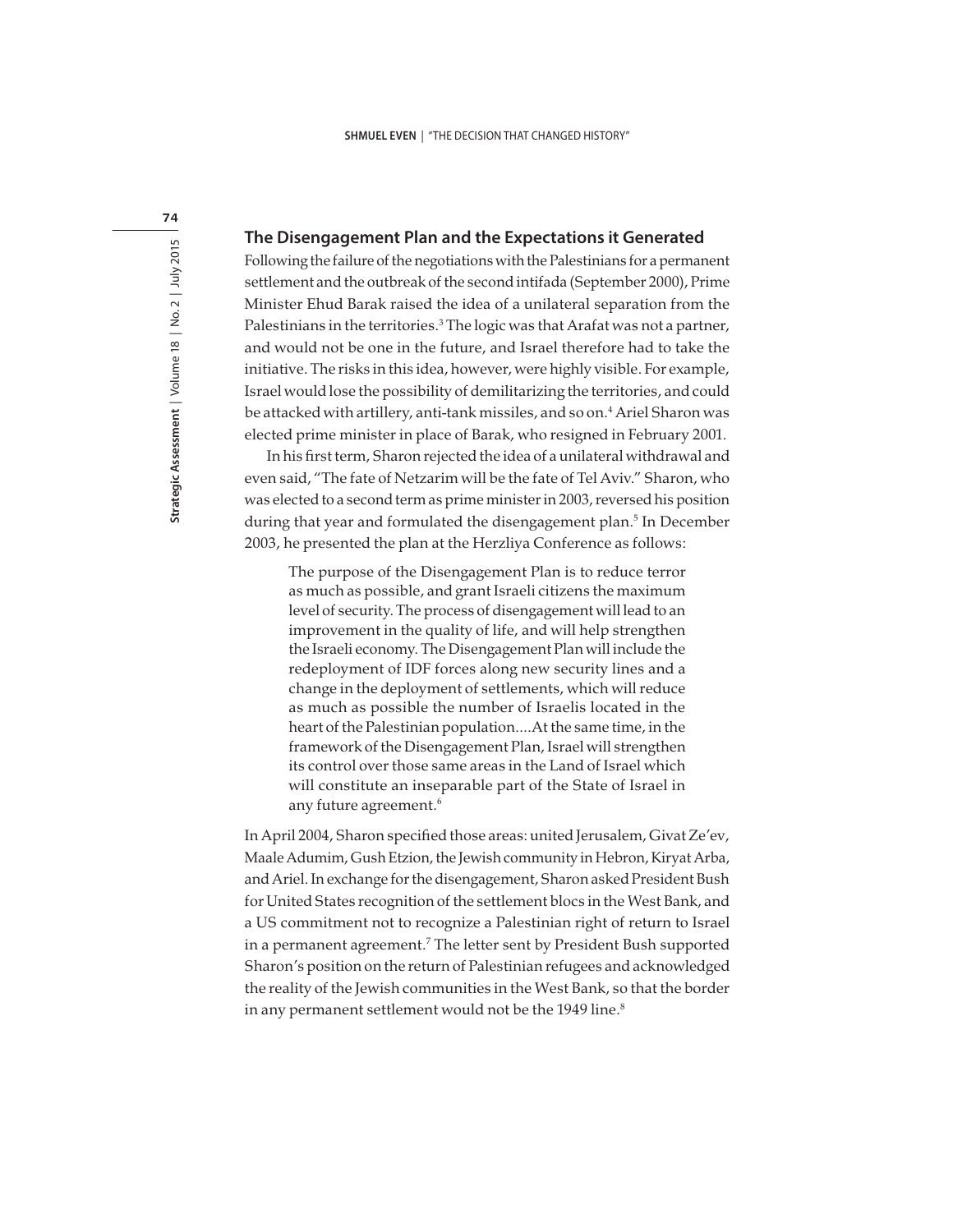The government approved the disengagement plan in June 2004, toward the end of the Arafat period. The decision said, "The State of Israel has come to the conclusion that there is currently no reliable Palestinian partner with which it can make progress in a two-sided peace process…. The purpose of the plan is to lead to a better security, political, economic and demographic situation," through a unilateral move. "The Gaza Strip shall be demilitarized and shall be devoid of weaponry, the presence of which does not accord with the Israeli-Palestinian agreements," and "the completion of the plan will serve to dispel the claims regarding Israel's responsibility for the Palestinians in the Gaza Strip."<sup>9</sup> The Knesset approved the plan in October 2004.

The disengagement began on August 15, 2005, and ended on September 11, 2005. The 21 Jewish communities in the Gaza Strip – Neve Dekalim, Netzer Hazani, Pe'at Sadeh, Katif, Rafiah Yam, Shirat HaYam, Slav, Tel Katifa, Bedolah, Gadid, Gan Or, Ganei Tal, Kfar Yam, Bnei Atzmon, Kerem Atzmona, Morag, Kfar Darom, Netzarim, Elei Sinai, Dugit, and Nisanit – and the four Jewish communities in northern Samaria – Ganim, Kadim, Homesh, and Sa-Nur, were evacuated. Close to nine thousand people were evacuated.

In a speech at the Israel Management Center in September 2005, Sharon listed the achievements and expectations from the disengagement:

The title of your conference is "Decisions Can Change the Course of History." As one who witnessed the decision making during several significant events in our short history, I would like to tell you that it is true… The implementation of the Disengagement Plan, in addition to our determined struggle against terror, yielded fruit in all fields. Israel's international standing improved immensely since the implementation of the plan. We brought about a significant reduction in the level of terror, and increased the personal security of the citizens of Israel. The international markets view the Disengagement Plan as a step which will lead to security and economic stability, which creates movement of capital to the Israeli economy and a sharp increase in foreign investment.<sup>10</sup>

The coordinator of the disengagement in the Prime Minister's Office, Brig. Gen. (res.) Eival Gilady, stated that the disengagement was essential for progress in the political negotiations.<sup>11</sup> Indeed, in view of the high expectations in the world and among certain circles in Israel regarding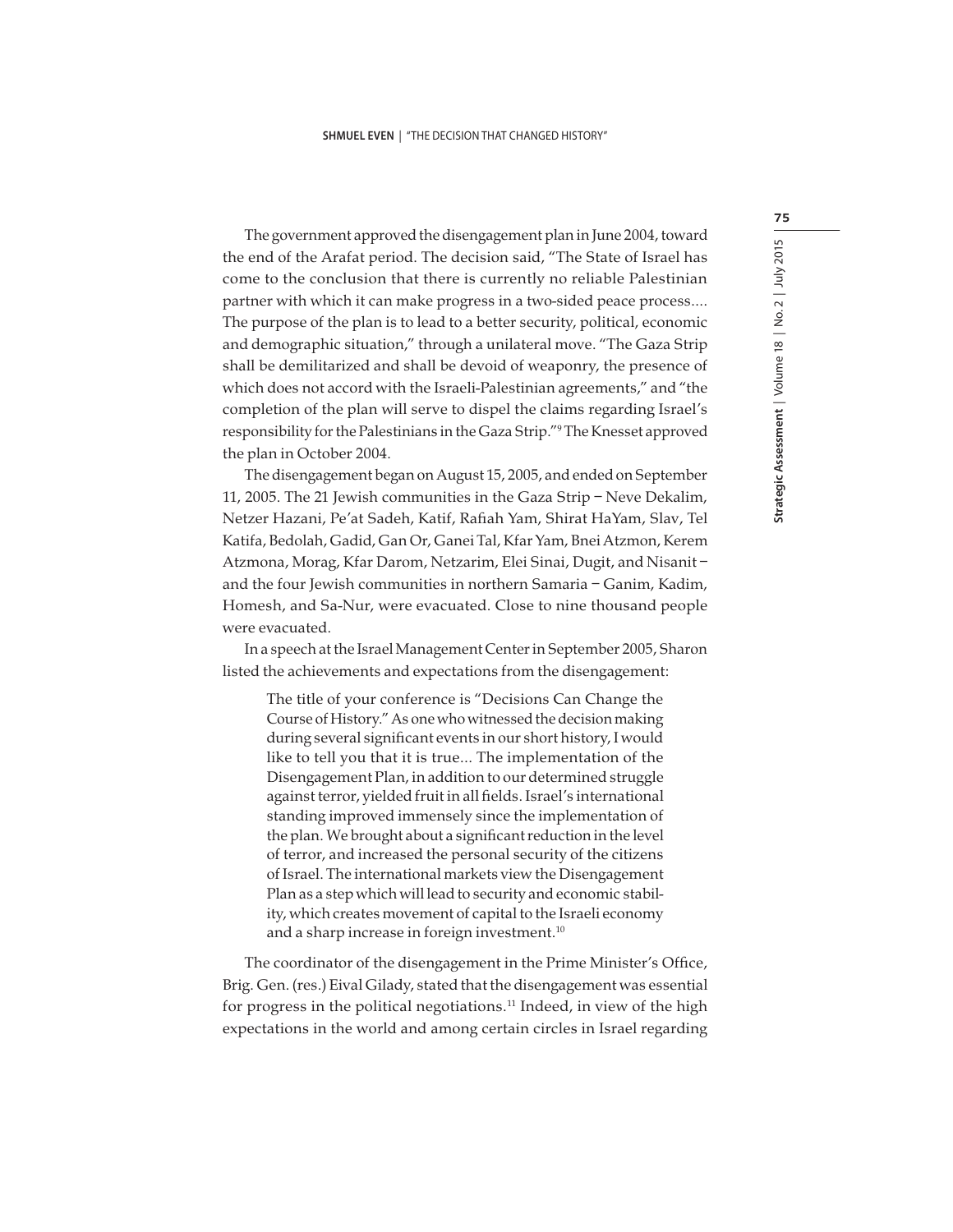76

further withdrawal in the West Bank, Sharon's office made clear that "the position of the prime minister has been and remains that after the completion of the disengagement, Israel will work towards promoting the political process solely on the basis of the Roadmap. Any additional territorial change will be discussed and decided upon only in the context of negotiations over a permanent settlement."<sup>12</sup>

Sharon's tenure as prime minister was cut short by a stroke. In March 2006, Ehud Olmert, who succeeded him – and who had been a supporter of the disengagement – presented his plan for unilateral "convergence" in the West Bank.<sup>13</sup> The plan was more complex and more risky than its predecessor.<sup>14</sup> During the Second Lebanon War in 2006, Olmert declared that the war would provide momentum for the plan, but later announced its suspension. Olmert returned to negotiations with Abu Mazen, which were unsuccessful. Since then, the unilateral option has been taken off the government's agenda, but it is still a topic in the public debate.

### **The Results of the Disengagement**

The intifada ebbed in late 2005, due to Israel's defense measures (including Operations Defensive Shield and Determined Path, and construction of the separation fence), and the Palestinians' realization that there was little point in continuing it. The Hamas movement, which opposes Israel's existence, gained increased power during the intifada, and many considered the

Israel had unrealistic expectations of a unilateral disengagement from the Gaza Strip in the security, political, and economic spheres, without elements in the Gaza Strip agreeing to disengage from Israel.

disengagement a reward for Hamas and terrorism. Indeed, the disengagement highlighted to the Palestinians that outstanding results, such as removal of Jewish communities (not required under the Oslo agreements) and the absence of demilitarization agreements, could, through a combination of terrorism and patience, be achieved without any quid pro quo from them. In the elections to the Palestinian Authority (PA) parliament in January 2006, Hamas defeated Fatah, in part by exposing the corruption in the PA. Hamas forcibly seized control of the Gaza Strip in June 2007 and has since

intensified its power.<sup>15</sup> Note that before the disengagement, outgoing IDF chief of staff Moshe Yaalon issued a warning that Hamas might amass more power following an Israeli withdrawal.<sup>16</sup>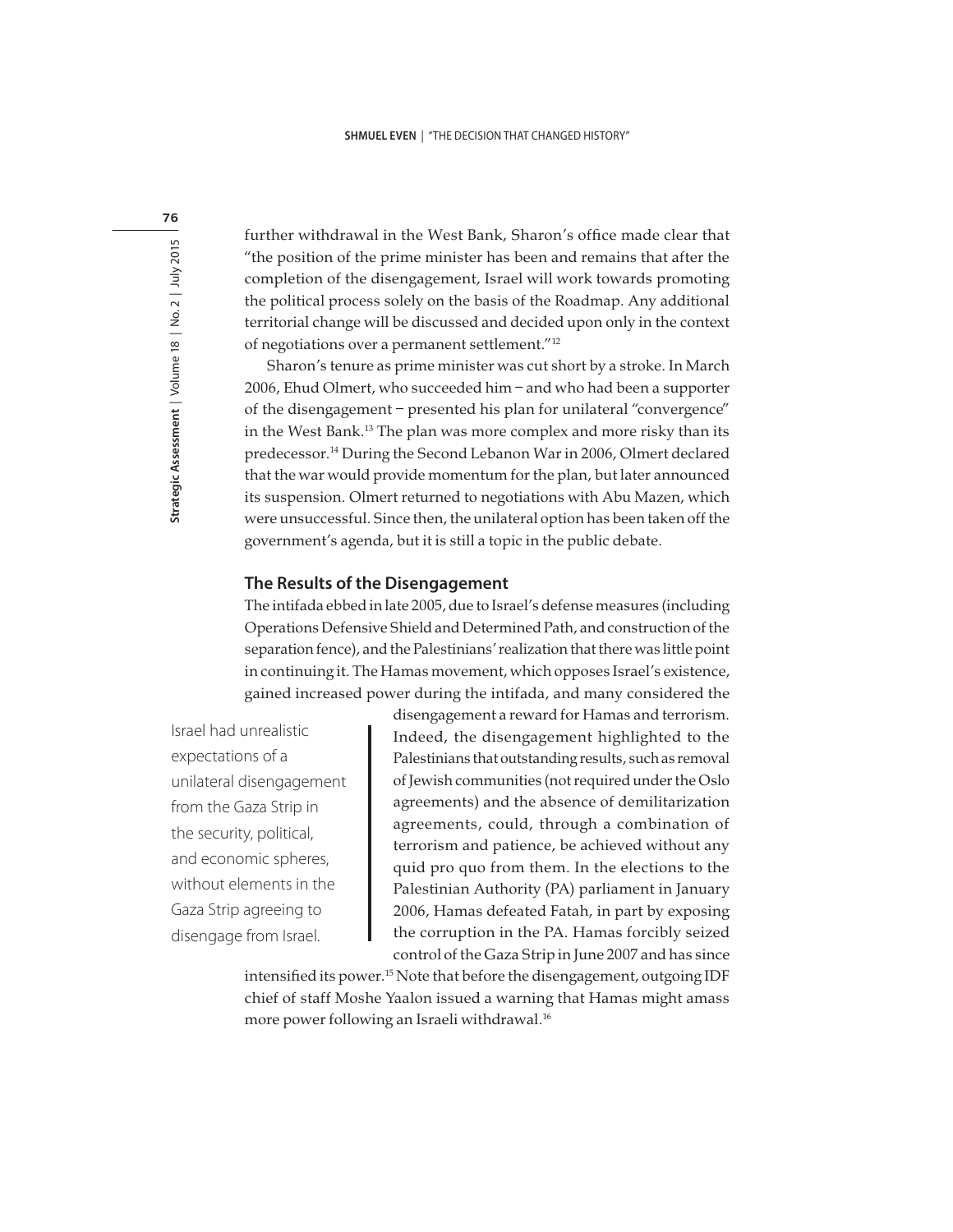Over the ten years since the disengagement, the improvised Qassam rocket fire at Israel has been joined by heavy rocket fire, with some rockets manufactured in the Gaza Strip and some smuggled in from Iran; the range of these rockets extends to central Israel.<sup>17</sup> This array also now constitutes a terror artillery arm of Hamas and Islamic Jihad in the context of conflicts beginning in the West Bank (e.g., the events preceding Operation Protective Edge). Moreover, Iran has supplied Hamas with additional weaponry (the Kornet anti-tank missile, for example), a widespread underground military infrastructure has been dug in the Gaza Strip, and terrorist squads have gone from the Gaza Strip into Israel (some of them through Sinai).<sup>18</sup> For Israel, the IDF's deterrence and firepower did not end the rocket fire from the Gaza Strip or contain the arms buildup by the terrorist organizations. Land-based maneuvers became necessary a number of times, although their use involved difficult dilemmas and losses, and there have been a series of military conflicts since the disengagement. <sup>19</sup> In the last two years,

the efforts by the el-Sisi regime in Egypt to secure the Egyptian border with Gaza constitute a positive turnaround in the efforts to reduce the smuggling of weapons into the Gaza Strip.

The disengagement also had a negative impact on Israel's deterrence in broader circles. Following the disengagement, Hizbollah leader Nasrallah told the Palestinians, "Don't forget that this is only the beginning. I want to remind you that when the Zionist army left Lebanon, it was the first victory in a chain of victories."<sup>20</sup> It appears that a decline in Israel's deterrent capability due to the unilateral withdrawals from Lebanon and the Gaza Strip encouraged Hizbollah to carry out actions against Israel on the northern border, thereby leading to the

The situation in southern Israel since the disengagement raises doubt about the defense establishment's ability to provide adequate solutions for the defense of day-to-day life in the country following another unilateral withdrawal.

Second Lebanon War in July 2006. Indeed, after the war, Nasrallah admitted that he had been overconfident.<sup>21</sup> Hamas, however, was not deterred by the blow against Hizbollah and Lebanon in 2006, and continued launching rockets against Israel. Israel thus became embroiled in Operation Cast Lead in December 2008, Operation Pillar of Defense in 2012, and Operation Protective Edge in July 2014. Sixty-seven soldiers and six civilians were killed in Operation Protective Edge (making 2014 the year with the highest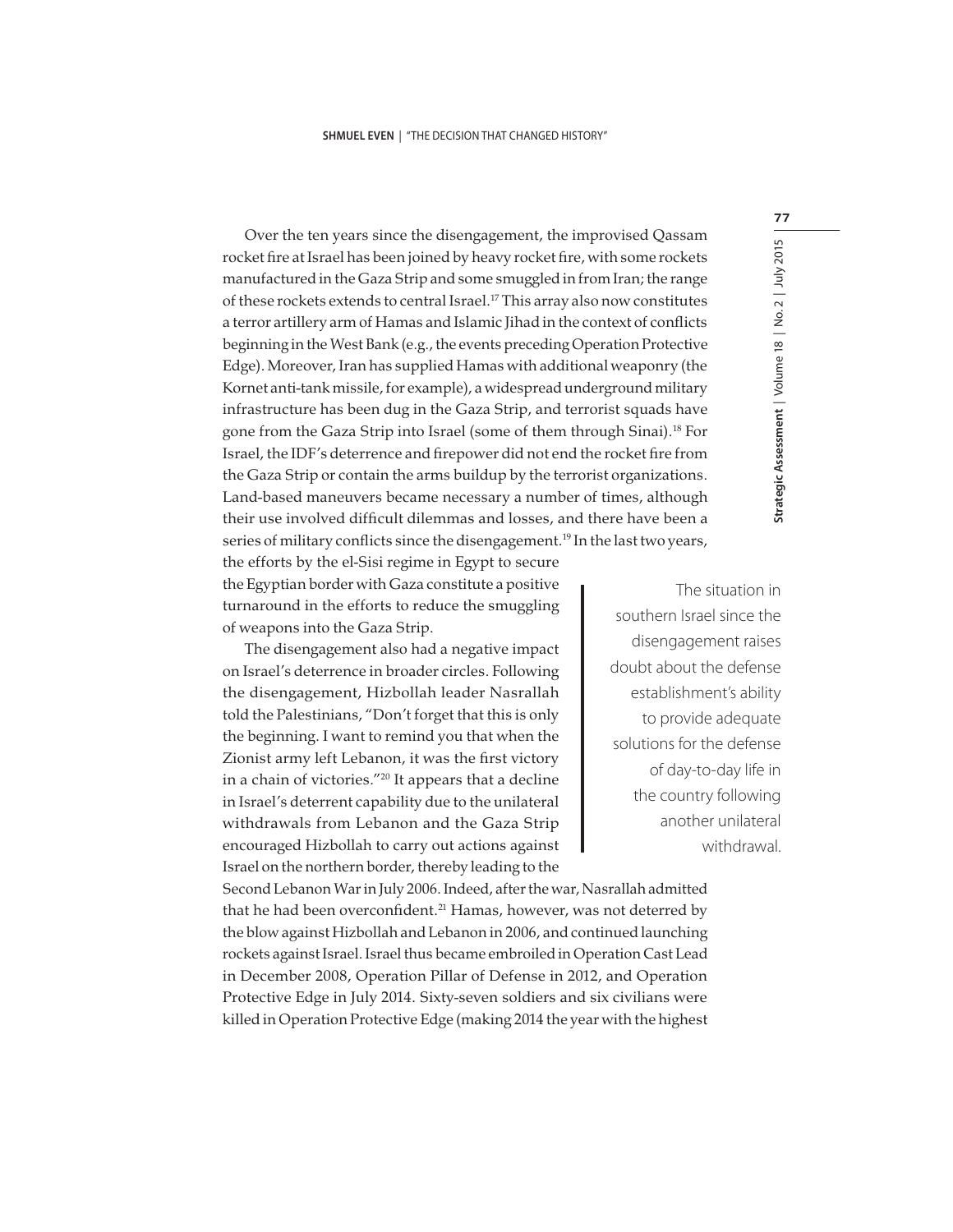number of casualties in the Gaza Strip of all the years of conflict between Israel and the Palestinians, including before the disengagement<sup>22</sup>).

The recognition that Israel received from the international community for the disengagement faded with the years, and hostile criticism and political activity in the context of the Gaza Strip increased, including the Mavi Marmara affair in 2010 and the UN investigative commissions. It appears that the validity of the 2004 letter from President Bush, which was a strategic asset for Israel in the negotiations, has eroded with time and today is highly tenuous. Furthermore, since the disengagement Israel is ostensibly no longer obligated to ensure the welfare of the Gaza population.<sup>23</sup> However, the world continues to regard Israel as responsible for the fate of the population in the Gaza Strip, particularly in view of the economic blockade, Israel's control of the Gazan skies and sea, and the military activity designed for defensive needs.

It is not necessary to carry out a unilateral withdrawal in order to determine permanent borders.

Regarding the Israeli citizens evacuated in the disengagement, a 2010 state investigative commission found, "The State of Israel failed in dealing with those evacuated…Most of the evacuees still live in temporary caravan sites. Construction of most of the permanent housing has not yet begun. The vast majority of the public buildings in the new communities have not yet been built. The unemployment rate among the evacuees is double the rate for the general population.

The economic situation of some evacuees is difficult, and more than a few of them need assistance from the welfare authorities."<sup>24</sup>

#### **Expectations vs. Reality**

A comparison between the Sharon government's expectations from the disengagement and the current situation shows that most of the expectations were not realized, particularly in the security and political spheres (table 1).

The gap between the aspirations and the results is wide. Did the events that followed the disengagement result from the move, or would they have occurred without the withdrawal? The answer is debatable, but it appears that most of the security events in the south over the past decade were the result of the disengagement.

The withdrawal from the Gaza Strip created a new reality that contributed to the Hamas takeover of the Gaza Strip, a steep rise in weapons smuggling, the strengthening of terrorism, and the ensuing cycle of escalation. In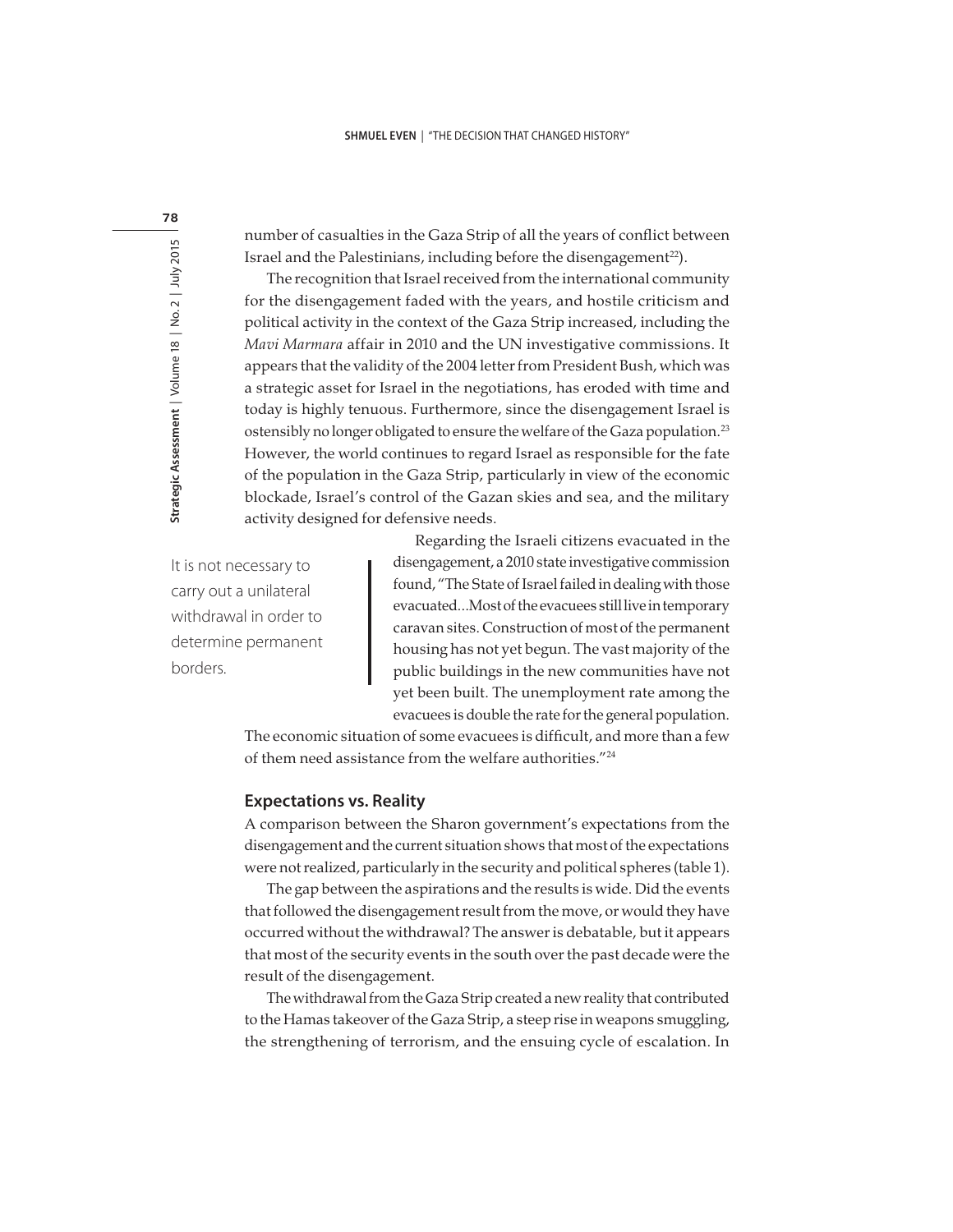addition, the terrorism in the West Bank (and from there to Israel) can serve as a partial standard for comparison as a region from which no disengagement took place. The West Bank saw a steep drop in the number of terrorist attacks and Israeli casualties, following the security measures taken and the end of the intifada. In other words, in the past decade, only the specific nature of terrorist attacks can be attributed to the disengagement, not the subsequent sharp downturn in terrorism in the south. Instead of daily friction inside the Gaza Strip, the force of terrorism from Gaza and the fighting in the military operations intensified.

Assuming the need to withdraw from the Gaza Strip sooner or later (for at least demographic reasons), it appears that the correct choice for Israel would have been to wait for an agreement before withdrawing. Were it not for the disengagement, Israel could have tried over the past decade to reach an agreement with the PLO (which refused an agreement during the intifada) on control of the Gaza Strip; barring an agreement, that option could still have been available today.

People from the entire political spectrum believe that the disengagement failed, or at least did not succeed.<sup>25</sup> Last year, on the ninth anniversary of the disengagement, Knesset Speaker Yuli Edelstein said, "Today is my opportunity to ask forgiveness. When the disengagement was underway, some of my friends warned that [the Palestinians] would fire missiles at Tel Aviv. Then, nine years ago, I didn't believe them. I thought they were exaggerating, I also thought their arguments sounded like demagogy. I was sure that it was an exaggeration, and that it couldn't happen in any situation." Thus, "Behind the disengagement was a conception that failed."<sup>26</sup> MK Nitzan Horowitz (Meretz) said, "The way the disengagement was conducted at the time was a mistake, mainly because it occurred without an agreement."<sup>27</sup> President Shimon Peres, who was one of the supporters of the disengagement, said in October 2008, "Had the disengagement been a success, we would have repeated it in the West Bank."<sup>31</sup> Some believe that there was logic in removing the civilian communities, but that the IDF should have stayed in the area.

There are several reasons for the gap between the expectations of the disengagement and the reality that unfolded.

a. Israel had unrealistic expectations for a unilateral disengagement from the Gaza Strip, in the security, political, and economic spheres, without elements in the Gaza Strip agreeing to disengage from Israel.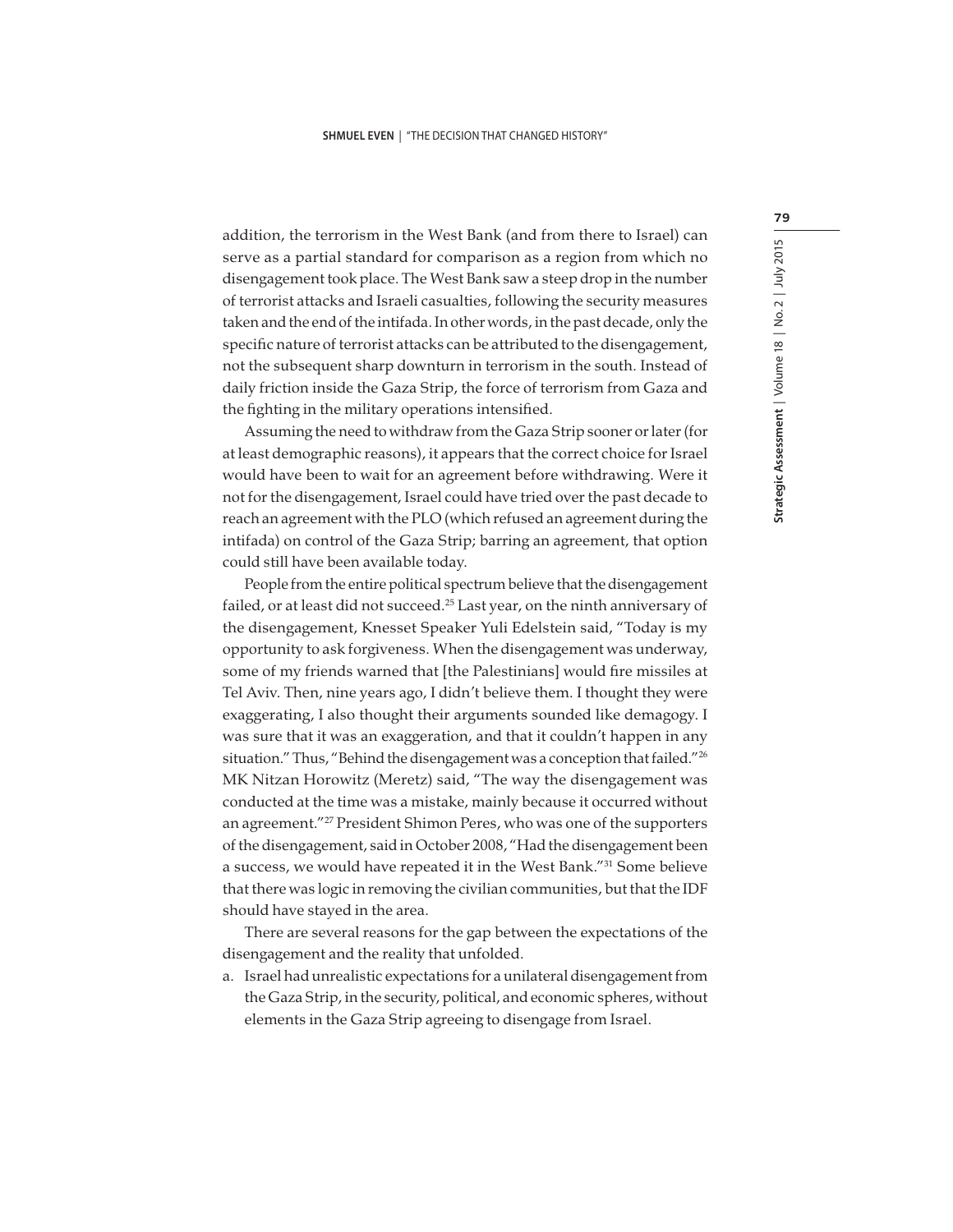#### **SHMUEL EVEN** | "THE DECISION THAT CHANGED HISTORY"

| 80                         |
|----------------------------|
| $5 - 4 =$<br><u>י</u><br>ì |
| Į<br>C                     |
| $\overline{a}$             |
|                            |
| í                          |

| <b>Expectations</b> (according to Cabinet)<br>Resolution No. 1996 from 2004)                                                                                                                                                                | <b>Actual Results</b>                                                                                                                                                                                                                                                                                                                                                                                                        |
|---------------------------------------------------------------------------------------------------------------------------------------------------------------------------------------------------------------------------------------------|------------------------------------------------------------------------------------------------------------------------------------------------------------------------------------------------------------------------------------------------------------------------------------------------------------------------------------------------------------------------------------------------------------------------------|
| A. General                                                                                                                                                                                                                                  |                                                                                                                                                                                                                                                                                                                                                                                                                              |
| Israel will "disengage" from the Gaza Strip.                                                                                                                                                                                                | There is a recognized and legitimate border<br>between Israel and the Gaza Strip. Israel<br>regards itself as entitled to self-defense from<br>this line. The Gaza Strip, however, has not<br>disengaged from Israel, as is explained below.                                                                                                                                                                                 |
| <b>B.</b> Security                                                                                                                                                                                                                          |                                                                                                                                                                                                                                                                                                                                                                                                                              |
| Disengagement will lead to a better security<br>situation.                                                                                                                                                                                  | Over the past decade, the Gaza Strip has<br>gone from being a secondary front to the<br>main front. Instead of daily friction within<br>the Gaza Strip, which no longer exists, the<br>force of terrorism against Israel from the<br>Gaza Strip and the fighting in the Gaza Strip<br>have increased. Israel is subject to major<br>rocket fire, and the exposure of the southern<br>communities to terrorism has increased. |
| "The Gaza Strip shall be demilitarized and<br>shall be devoid of weaponry, the presence<br>of which does not accord with the Israeli-<br>Palestinian agreements." <sup>28</sup>                                                             | The Gaza Strip houses much advanced<br>weaponry, as well as the military infrastructure<br>of Hamas and other organizations.                                                                                                                                                                                                                                                                                                 |
| "No foreign security presence may enter the<br>Gaza Strip and/or the West Bank without<br>being coordinated with and approved by<br>the State of Israel."                                                                                   | Hamas rejects Israel's position, and has<br>established a substantial force in territory<br>whose demilitarization Israel regarded as<br>an essential interest. Iran pours arms into<br>the Gaza Strip.                                                                                                                                                                                                                      |
| Israel will defend itself. "The State of Israel<br>reserves its fundamental right of self-defense,<br>both preventive and reactive, including<br>where necessary the use of force, in respect<br>of threats emanating from the Gaza Strip." | Israel has difficulty defending itself at the<br>desired level. Its deterrence has failed a<br>number of times; the IDF's firepower and<br>maneuverability have not brought about a<br>halt in the fire or in Hamas' arms buildup. At<br>the same time, the IDF has greater freedom of<br>action to respond with force than in the past.                                                                                     |
| "The process set forth in the plan is without<br>prejudice to the relevant agreements<br>between the State of Israel and the<br>Palestinians. Relevant arrangements shall<br>continue to apply."                                            | Hamas did not recognize the agreements<br>with the PLO.                                                                                                                                                                                                                                                                                                                                                                      |
| The disengagement "should reduce friction<br>with the Palestinian population" (fewer<br>casualties on the Palestinian side).                                                                                                                | The fighting methods of the terrorist<br>organizations (hiding among the civilian<br>population) have led Israel into inflicting<br>collateral damage on civilians, thereby<br>evoking extensive international criticism.                                                                                                                                                                                                    |

#### **Table 1**. The Disengagement Plan: Expectations vs. Reality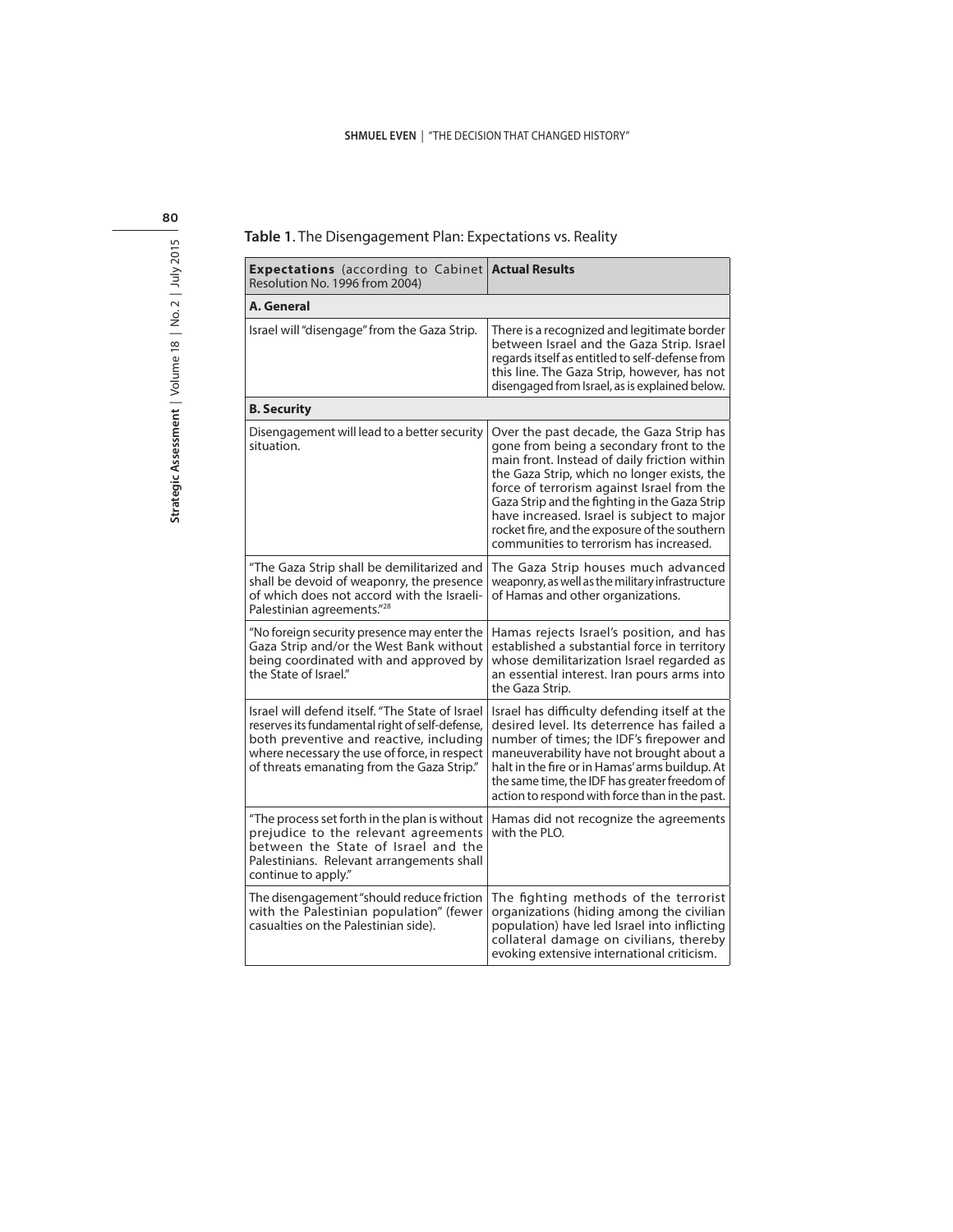|  |  |  |  | <b>Table 1</b> (cont'd). The Disengagement Plan: Expectations vs. Reality |  |
|--|--|--|--|---------------------------------------------------------------------------|--|
|--|--|--|--|---------------------------------------------------------------------------|--|

| <b>Expectations</b> (according to Cabinet)<br>Resolution No. 1996 from 2004)                                                                                                                                                                                                                                                                                                                                                                              | <b>Actual Results</b>                                                                                                                                                                                                                                                                                                                                                               |  |  |  |  |
|-----------------------------------------------------------------------------------------------------------------------------------------------------------------------------------------------------------------------------------------------------------------------------------------------------------------------------------------------------------------------------------------------------------------------------------------------------------|-------------------------------------------------------------------------------------------------------------------------------------------------------------------------------------------------------------------------------------------------------------------------------------------------------------------------------------------------------------------------------------|--|--|--|--|
| <b>C. The Political Sphere</b>                                                                                                                                                                                                                                                                                                                                                                                                                            |                                                                                                                                                                                                                                                                                                                                                                                     |  |  |  |  |
| Disengagement will lead to a better political<br>situation.                                                                                                                                                                                                                                                                                                                                                                                               | The political process did not progress.<br>International criticism of Israel's military<br>operations in the Gaza Strip was<br>widespread, even among Israel's friends.<br>The disengagement increased expectations<br>and pressure for a unilateral Israeli withdrawal<br>from the West Bank.                                                                                      |  |  |  |  |
| Progress in the peace process: "The State<br>of Israel supports the efforts of the United<br>States, operating alongside the international<br>community, to promote the reform process,<br>the construction of institutions and the<br>improvement of the economy and welfare of<br>the Palestinian residents, in order that a new<br>Palestinian leadership will emerge and prove<br>itself capable of fulfilling its commitments<br>under the Roadmap." | There has been no progress in the process,<br>despite efforts by Prime Minister Ehud Olmert<br>and his offers to Abu Mazen. Moreover, new<br>difficulties have arisen: severing of the<br>territorial unit between the Gaza Strip and<br>the West Bank (as per the Oslo agreements),<br>a loss of power by the PLO, and erosion of<br>Israel's bargaining capability. <sup>29</sup> |  |  |  |  |
| Strong American support for the Israeli<br>position, according to the Bush letter<br>(appended to the full version of Cabinet<br>Resolution No. 1996).                                                                                                                                                                                                                                                                                                    | The validity of the Bush letter is shrouded<br>in fog (Obama has not provided similar<br>commitments).                                                                                                                                                                                                                                                                              |  |  |  |  |
| <b>D. The Economic Sphere</b>                                                                                                                                                                                                                                                                                                                                                                                                                             |                                                                                                                                                                                                                                                                                                                                                                                     |  |  |  |  |
| Disengagement will lead to a better economic<br>situation.                                                                                                                                                                                                                                                                                                                                                                                                | The disengagement did not contribute to<br>a better economic situation. The cost of<br>maintaining a land-based force in the Gaza<br>Strip was replaced by the cost of defense from<br>outside the Gaza Strip, the cost of military<br>campaigns, and losses of GDP.                                                                                                                |  |  |  |  |
| <b>E. The Demographic Sphere</b>                                                                                                                                                                                                                                                                                                                                                                                                                          |                                                                                                                                                                                                                                                                                                                                                                                     |  |  |  |  |
| Disengagement will lead to a better<br>demographic situation.                                                                                                                                                                                                                                                                                                                                                                                             | Numerically, the Palestinian population<br>under "Israeli rule" has shrunk (which<br>would also be true for the alternative of<br>withdrawal by agreement). The contribution<br>to strengthening Israel's status as a Jewish<br>and democratic country is negligible. <sup>30</sup>                                                                                                 |  |  |  |  |
| The number of Israelis located in the heart of<br>the Palestinian population will be reduced<br>as much as possible.                                                                                                                                                                                                                                                                                                                                      | While there is no Israeli presence in the Gaza<br>Strip, this phenomenon exists on a large scale<br>in the West Bank.                                                                                                                                                                                                                                                               |  |  |  |  |
| "The completion of the plan will serve<br>to dispel the claims regarding Israel's<br>responsibility for the Palestinians in the<br>Gaza Strip."                                                                                                                                                                                                                                                                                                           | The world continues to ascribe responsibility<br>to Israel for the fate of the population in<br>the Gaza Strip, particularly in view of the<br>defensive blockade and military campaigns<br>there.                                                                                                                                                                                  |  |  |  |  |
| Those evacuated from the Gaza Strip will be<br>absorbed in Israel.                                                                                                                                                                                                                                                                                                                                                                                        | The state failed in absorbing the evacuees,<br>as found by a state investigative commission<br>in 2010.                                                                                                                                                                                                                                                                             |  |  |  |  |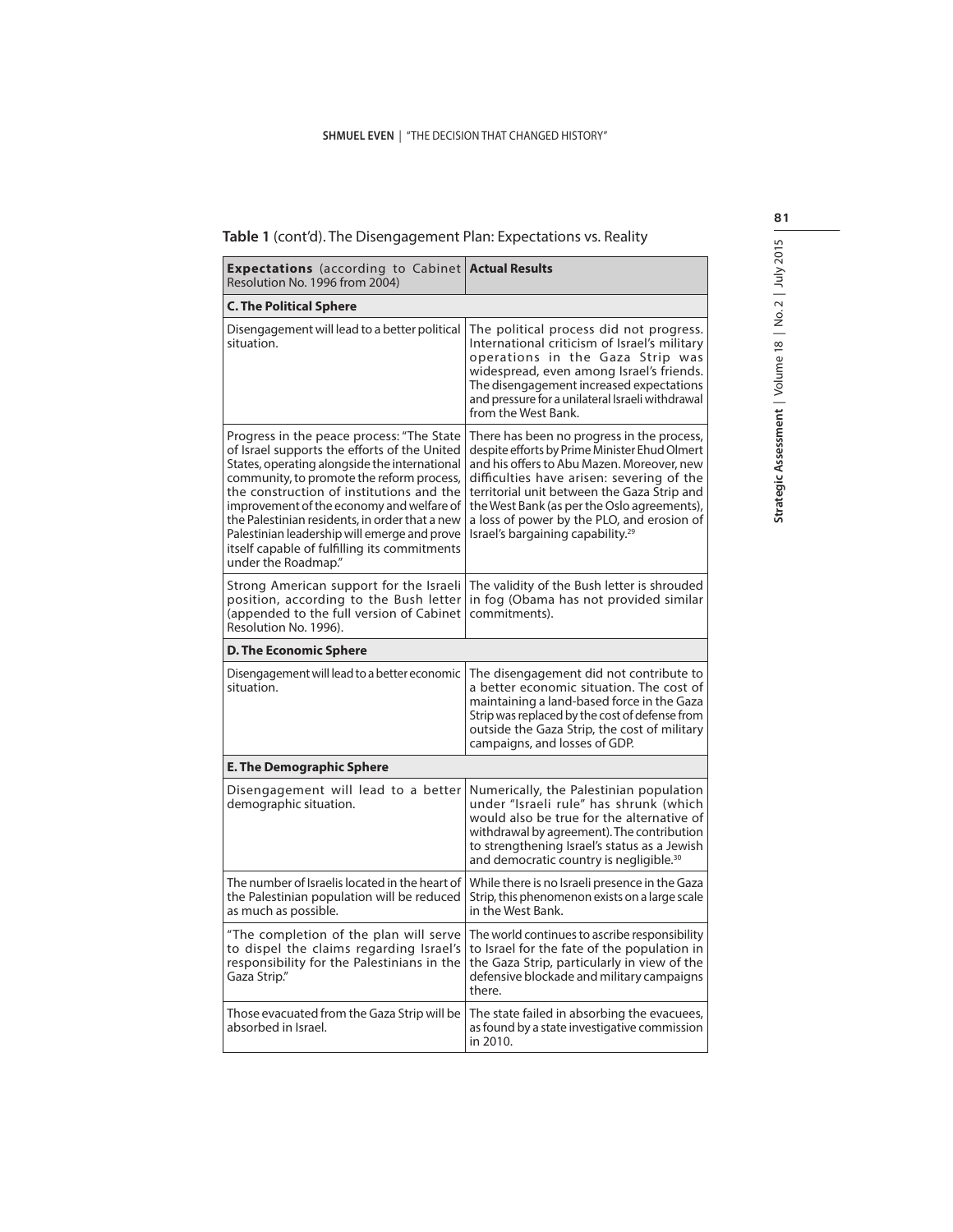#### **SHMUEL EVEN** | "THE DECISION THAT CHANGED HISTORY"

- b. Sharon's faulty political assessment: How could Sharon have expected that an Israeli withdrawal on one front only would win prolonged recognition from the international community? Why did Sharon think that progress on the Roadmap, which stalled before the disengagement, would resume afterward? How could he estimate that the disengagement, including the evacuation of settlements in northern Samaria, would strengthen the settlement enterprise in the West Bank? Within the disengagement framework, Sharon's insistence on a return to the exact 1967 border with the Gaza Strip for considerations of legitimacy yielded operational damage (ceding of the Philadelphi route) and political damage in future negotiations, and furnished a precedent for a complete withdrawal to the Green Line. It would have been better for Israel to retain the Jewish communities in the northern Gaza Strip close to the Green Line as a bloc of communities under Israeli control (similar to the settlement blocs in the West Bank, which Israel plans to retain in its territory in any permanent settlement in the framework of an exchange of territories), thereby also supporting the Israeli principle in the negotiations of no return to the 1967 borders.<sup>32</sup>
- c. The absence of a follow up political plan, other than the Roadmap, which had stalled before the disengagement.
- d. An uncalculated risk was taken regarding the capability of the PLO to control the Gaza Strip following the disengagement, given the organization's weakness and Hamas' growing strength. How could the Sharon government expect that the arrangements with the PLO would continue after the withdrawal of the IDF? That the Philadelphi route would not be thoroughly breached for the purposes of weapons smuggling? It appears that there was no thorough staff work by the political echelon with the IDF and the General Security Service about the risks of disengagement, preparation for them, and the response to them. Lt. Gen. (ret.) Moshe Yaalon, IDF chief of staff when the plan was formulated, asserted that those who initiated and led the disengagement under Prime Minister Sharon had no background in strategy, defense, statesmanship, or history. He said they were public relations advisors.<sup>33</sup> The warnings by Yaalon and the General Security Sevice regarding Gaza went unheeded, and their predictions were realized.<sup>34</sup>
- e. The negative effect of withdrawal under fire in the intifada on Israeli deterrent capability was ignored. There was nothing of substance behind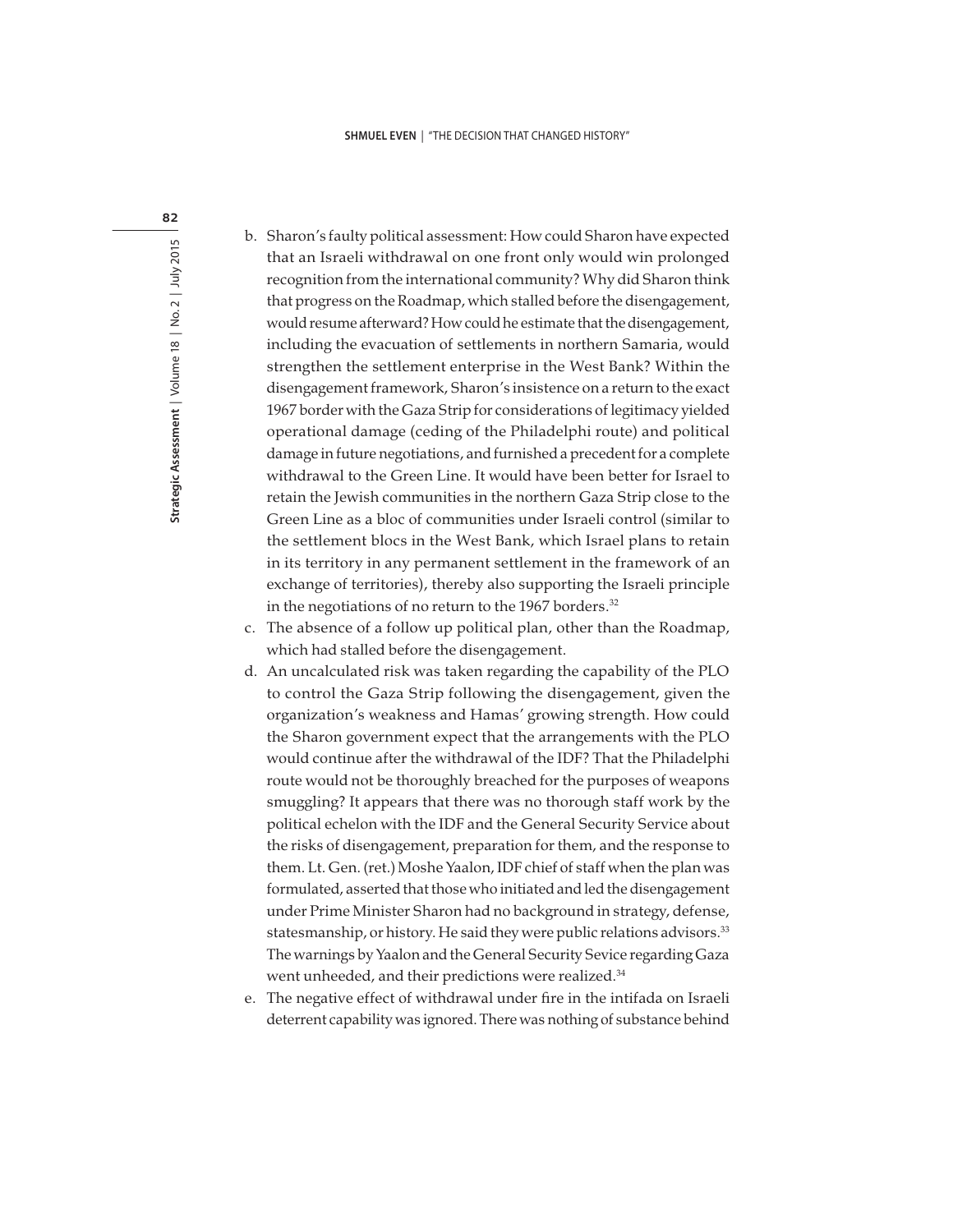Israel's declarations that it would respond harshly and immediately against aggression and the development of threats against it.

- f. There was faulty military handling of the strong Hamas infrastructure in the Gaza Strip even before the disengagement, in contrast to IDF measures in the West Bank (such as Operation Defensive Shield in 2002). The infrastructure was the source of terrorist attacks, which contributed to the decision to carry out the disengagement, and a factor in the subsequent overthrow of the Fatah regime in the Gaza Strip.
- g. After the disengagement, there was inadequate handling of the security and political developments that ensued. For example, even when Israel responded to terrorism from the Gaza Strip, the response led to further buildup, and did not prevent the next round.
- h. Faulty planning and management of the rehabilitation of those evacuated. The results of the disengagement can be attributed to deep root causes, including Israel's extensive settlement policy in the territories – promoted by Sharon since the 1970s – which did not take demographic constraints into account.<sup>35</sup> From the beginning, there was apparently not much logic in establishing isolated communities deep within the Palestinian population, in contrast to the alternative of established communities near the Green Line. Sharon's policy also did not take into account the lesson from the peace agreement with Egypt, namely, to avoid reinforcing communities that were candidates for removal.<sup>36</sup>

## **Lessons and Recommendations for Israel**

While the Gaza Strip has been prominent as an important theater of conflict over the past decade, the Palestinians are liable to increase their hostile activity in the West Bank, and make it an important conflict arena in order to cause extract political concessions from Israel or an unconditional unilateral withdrawal from the West Bank. This is one of the conclusions they can draw from the disengagement. Additional pressure for withdrawal, even without an agreement, can be expected from parties in the international community.

Lessons from the disengagement regarding unilateral Israeli strategy as a potential option in the West Bank include:

a. A unilateral measure incurs high costs and risks but few benefits, in comparison with a withdrawal under an agreement that will strengthen the economic,<sup>37</sup> security, and political ties between the parties.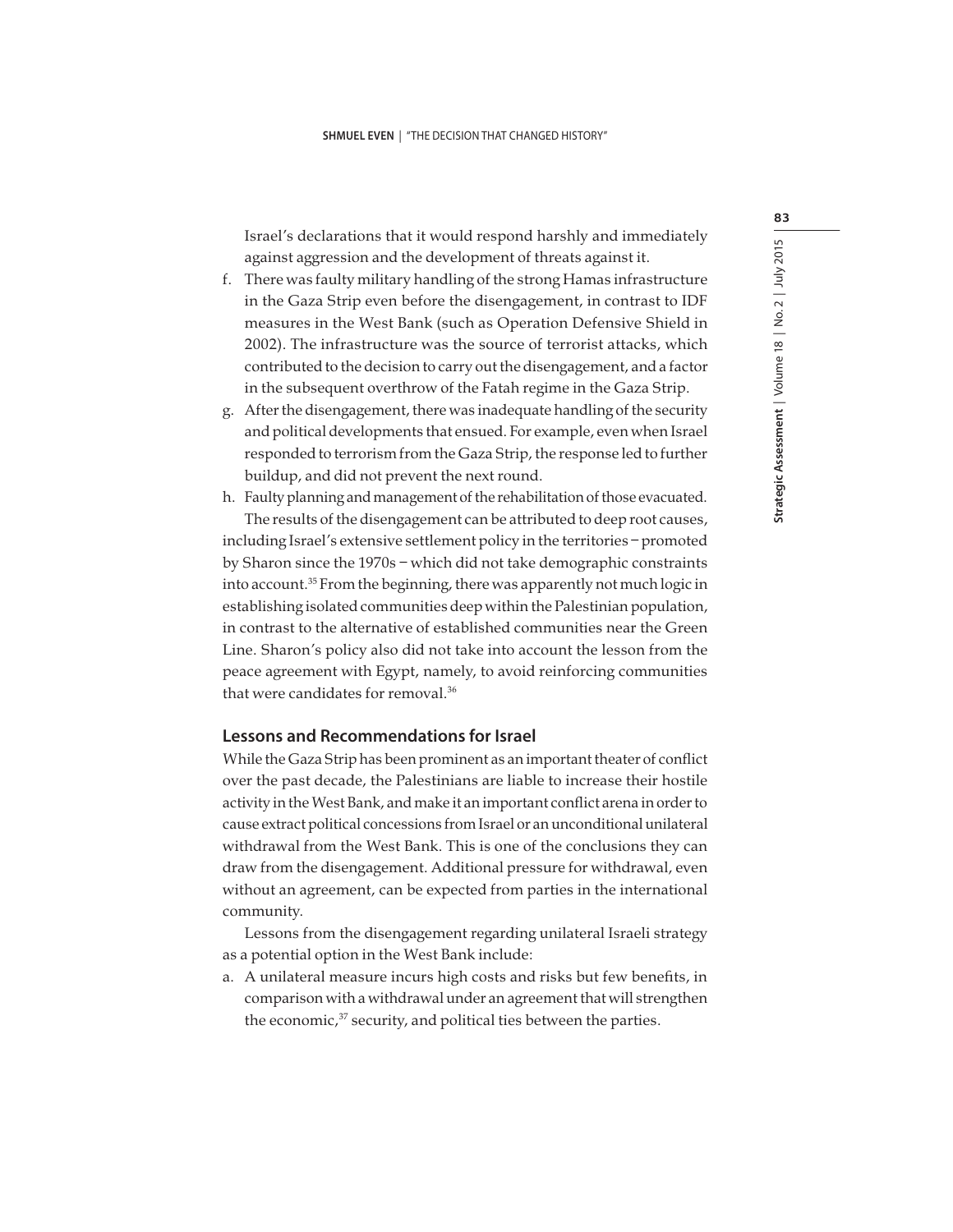- b. Israel has no practical ability to unilaterally disengage from the territories and the Palestinian population – in the security, political, and economic aspects.
- c. Leaving territories without an agreement is liable to limit the legitimacy of Israeli military intervention, as opposed to intervention in a situation where an agreement has been violated (for example, Operation Defensive Shield in 2002).
- d. Israeli declarations about the use of forceful measures against emerging threats and the use of force from an area that has been evacuated should either be implemented in practice, or not be issued at all.
- e. The situation in southern Israel since the disengagement raises doubt about the defense establishment's ability to provide adequate solutions for the defense of day-to-day life in the country following another unilateral withdrawal, despite the declarations that the IDF is capable of defending the country from any line to which the government decides to withdraw.<sup>38</sup> As of now, the defense establishment has not presented alternatives to the defense provided by the counter-activity and intelligence apparatus supported by IDF forces within the West Bank.
- f. The smooth evacuation of the communities in the Gaza Strip would not necessarily repeat itself in the West Bank, should a similar move be undertaken. It is likely that the force of the opposition and the costs of rehabilitating the West Bank Jewish communities will be far higher than they were in the Gaza Strip (about NIS 11 billion),<sup>39</sup> given the size of the population in the West Bank (outside the settlement blocs), the composition of the population, and other factors.

Against this background, the following recommendations can be formulated regarding potential Israeli measures in the West Bank:

- a. The correct way to achieve a territorial compromise is a stable agreement consistent with Israel's long term goals, with appropriate security arrangements and international recognition. Israel should seek an agreement, while taking steps to improve the situation.
- b. To the extent that Israel is required to determine its future borders (for internal needs and for the sake of an agreement with the US and the international community), it is capable of outlining the map of borders in the West Bank but withdrawing to these lines in the framework of a permanent settlement with the Palestinians, when one is achieved. In other words, it is not necessary to carry out a unilateral withdrawal in order to determine the permanent borders. At the same time, the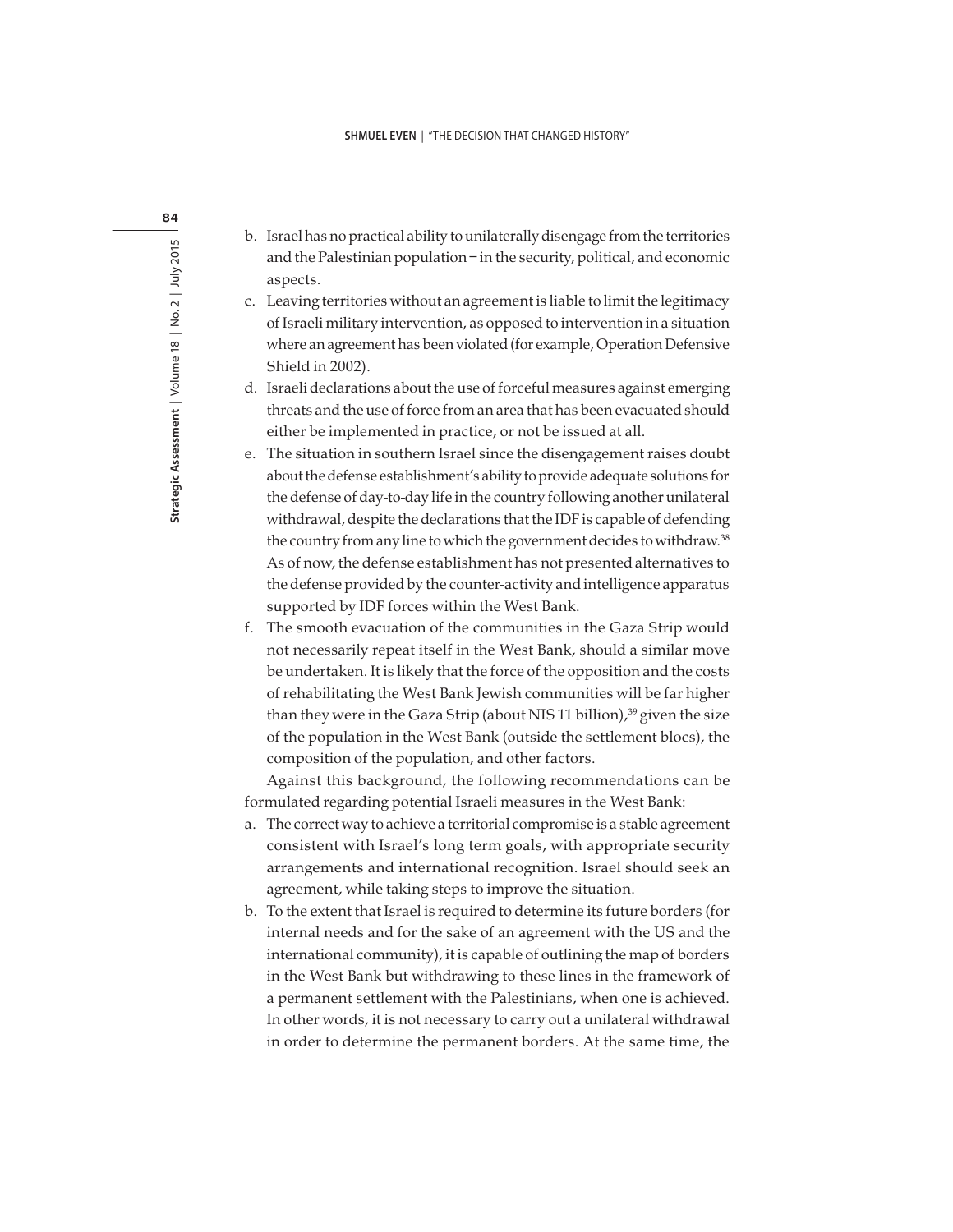possibility of limited unilateral measures in dire security circumstances<sup>40</sup> outside the line should not be ruled out.

- c. Israel should strive to renew the understandings with the US on the basis of President Bush's 2004 letter, with additional details of the understandings included in it and anchoring them as valid and binding in the long term.
- d. Insofar as Israel's leadership believes in a two-state solution, it should conduct its settlement policy in the West Bank in a way that allows the future establishment of a Palestinian state.
- e. Insofar as Israel is required to evacuate settlements, it is better to hand them over as part of the concessions to the Palestinians in an agreement than to destroy them, as was done in the Gaza Strip.
- f. If the Israeli government nevertheless decides to adopt a unilateral option, it is best that this be done only after creating the conditions for it: achieving international understandings and military capabilities that will ensure security and a clear political future after a withdrawal.
- g. Israel should take action in any way possible to improve the standard of living of the Palestinian population in the Gaza Strip and the West Bank, and to allow to the greatest possible extent the development of a local government with which agreements and understandings can be reached, in cooperation with the Palestinians (including Hamas), the US, Egypt, Saudi Arabia, the Gulf states, and other parties in the international community.
- h. Israel should maintain its deterrence against Hamas (as a follow-up to Operation Protective Edge), but should not be dragged into attempts at escalation by other parties. It is best to have a connection with the "other side" available, in order to avoid deteriorating into a conflict that neither side wants.

## **Conclusion**

Following 10 years since the disengagement from the Gaza Strip, it appears that most of the expectations the Israeli had from the measure were not met. The Israeli presence has been eliminated from the Gaza Strip, but the Gaza Strip is still tied to Israel, and constitutes a security, political, economic, and humanitarian burden. The results of disengagement cast doubt on the widely held assumption that the IDF will be able to provide Israel with appropriate defense from a line to which the state decides to withdraw, and increased doubt about whether a similar unilateral measure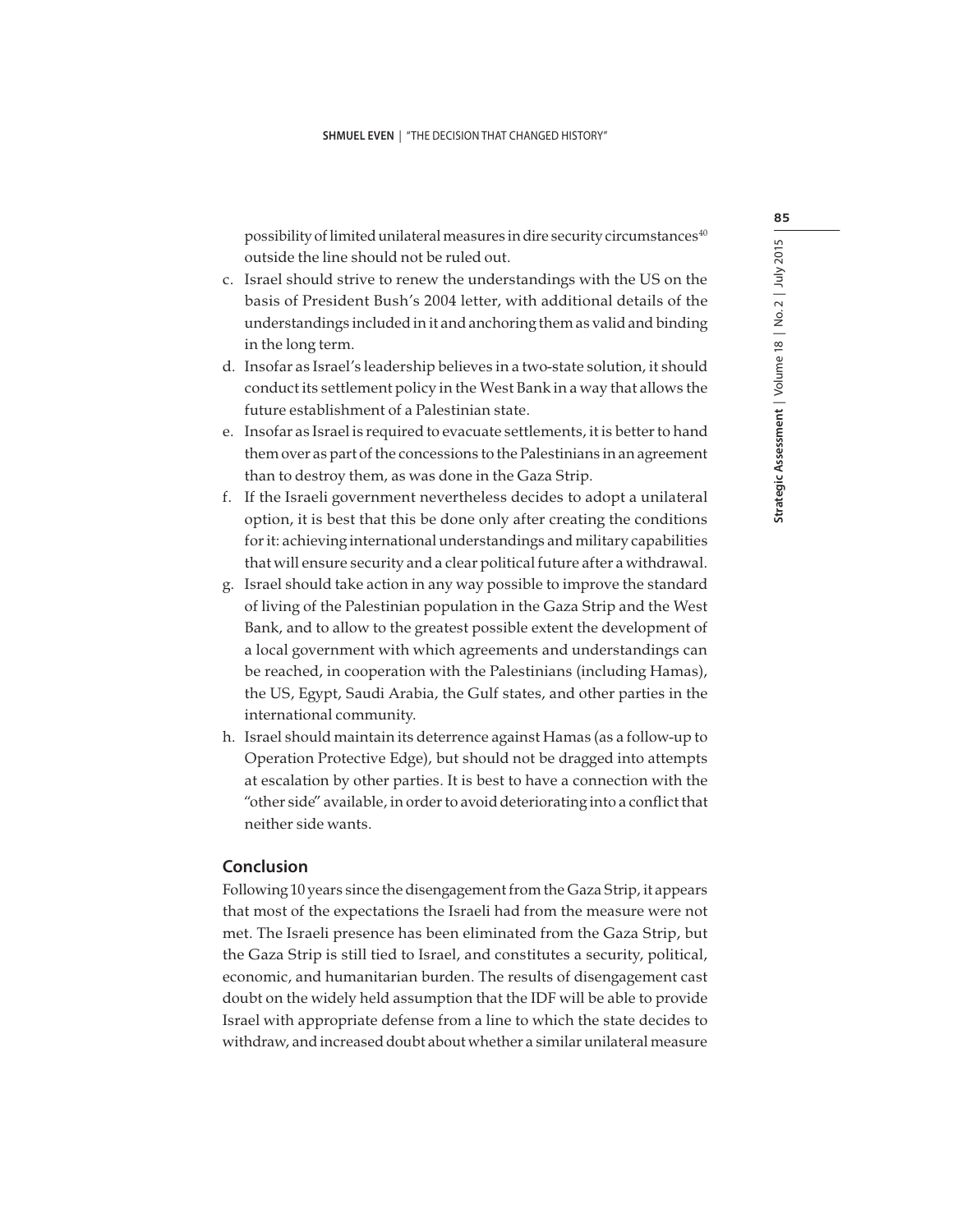in the West Bank would be worthwhile. Dealing with the Gaza Strip remains a difficult and urgent challenge. Israel should take action to improve the situation in the Gaza Strip, while cooperating with the relevant parties.

#### **Notes**

I would like to thank INSS Director Maj. Gen. (ret.) Amos Yadlin for his comments in preparation of this essay. The opinions expressed in this article are mine alone.

1 Prime Minister Ariel Sharon, Herzliya, September 2005, quoted in Shmuel Even, "Israel's Strategy of Unilateral Withdrawal," Strategic Assessment 12, no. 1 (2009): 29-45.

2 Prime Minister's Office, Cabinet Decision No. 1996, complete version, "The Revised Disengagement Plan," June 6, 2004, http://www.mfa.gov.il/mfa/ foreignpolicy/peace/mfadocuments/pages/revised%20disengagement%20 plan%206-june-2004.aspx.

- 3 Linoy Bar Geffen, "Barak Explains: Why I Decided to Join the Sharon Government," Ynet, February 16, 2001.
- 4 Shaul Kimhi, Shmuel Even, and Jerrod Post, Yasir Arafat: Psychological Profile and Strategic Analysis, International Institute for Counter-Terrorism (ICT), Herzliya, September 2001, p. 53.
- 5 Ari Shavit, "The Complete Interview with Dov Weisglas," Walla, October 8, 2004, http://news.walla.co.il/item/609133.
- 6 Address by PM Ariel Sharon at the Fourth Herzliya Conference, December 18, 2003, Israel Ministry of Foreign Affairs, http://mfa.gov.il/MFA/ PressRoom/2003/Pages/Address%20by%20PM%20Ariel%20Sharon%20 at%20the%20Fourth%20Herzliya.aspx.
- 7 Yoav Yitzhak, "Sharon Declares: The Big Plan: Israel Will Retain Six Settlement Blocs," News1, April 13, 2004.
- 8 White House website, http://georgewbush-whitehouse.archives.gov/news/ releases/2004/04/20040414-3.html.
- 9 See note 2.
- 10 Quoted in Even, "Israel's Strategy of Unilateral Withdrawal."
- 11 Even, "Israel's Strategy of Unilateral Withdrawal."
- 12 Even, "Israel's Strategy of Unilateral Withdrawal."
- 13 "Convergence Plan," Reut Institute website, http://www.reut-institute.org/ he/Publication.aspx?PublicationId=94.
- 14 See Even, "Israel's Strategy of Unilateral Withdrawal."
- 15 A survey published by the Palestinian Center for Policy and Survey Research in March 2015 found that 74 percent of the respondents in the West Bank and the Gaza Strip supported the Hamas policy of resistance.
- 16 Yaalon estimated that if Fatah continued with its behavior, Hamas would ultimately gain control of Gaza, and that within two to three years Isarel was liable to find itself facing a Hamas-controlled Gaza Strip. See Ari Shavit,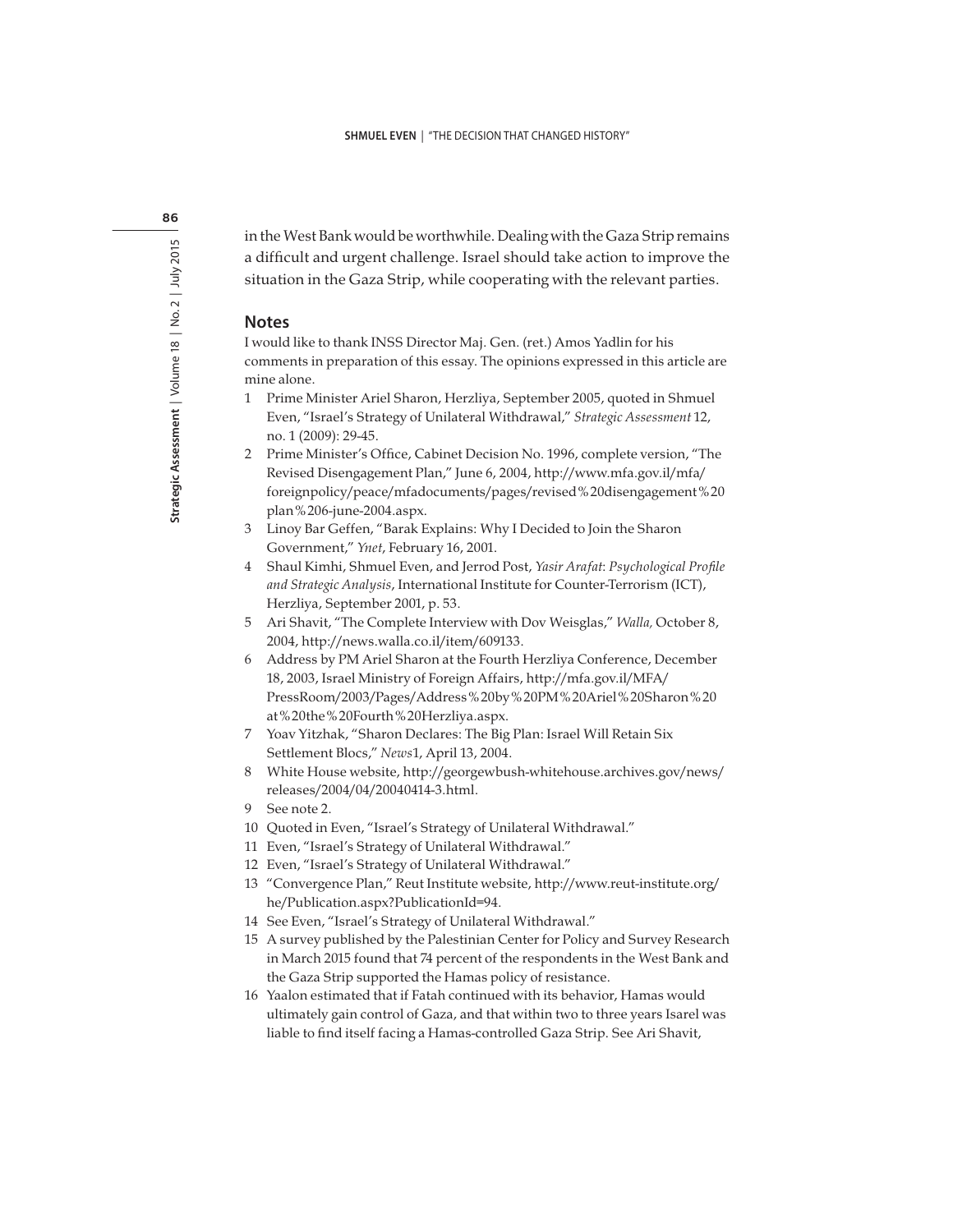"Outgoing IDF Chief of Staff Moshe Ya'alon: A Second Terrorism War Can Be Expected after the Disengagement that Will Include Terrorist Attacks in Central Israel," The Marker, June 1, 2005, http://www.themarker.com/ misc/1.295610.

- 17 "The Threat of Rockets from the Gaza Strip, 2000-2007," Israel Intelligence Heritage and Commemoration Center website, December 14, 2007, http:// www.terrorism-info.org.il/he/article/18536.
- 18 For example, the kidnapping of Gilad Shalit in 2006. In 2007-8, the only suicide attacks against Israel came from the Gaza Strip (Eilat, Dimona). In 2014, terrorist attacks were attempted through attack tunnels and by a naval commando force.
- 19 "From the Disengagement to Operation Protective Edge: The War in the Gaza Strip, a Special Review," Minimum Time (Pazam), July 10, 2014, http:// www.mako.co.il/pzm-israel-wars/operation-protective-edge/Article-9a4a5e78fb02741006.htm.
- 20 "Disengagement from Gaza, and a Carnival in Rafiah," Nana News, August 15, 2005, http://news.nana10.co.il/Article/?ArticleID=198875.
- 21 According to Nasrallah, had he thought that kidnapping the soldiers would cause a war, the attack would not have taken place. See Itamar Inbari and Reuters, "Nasrallh: We Did Not Estimate Israel's Reaction Correctly," NRG, August 27, 2006, http://www.nrg.co.il/online/1/ART1/470/643.html.
- 22 Gili Cohen, "The Never-Ending Story: From the First Qassam Fired at Sderot to the Present Time," Haaretz, July 12, 2014, http://www.haaretz.co.il/news/ politics/1.2373486.
- 23 IDF MAG Corps, "What Are Israel's Legal Obligations toward the Gaza Strip and its Inhabitants?" August 12, 2014, http://www.law.idf.il/342-he/ Patzar.aspx.
- 24 Report of the State Investigative Commission "On the Subject of the Treatment by the Authorized Authorities of the Gush Katif and Northern Samarian Evacuees," p. 97, June 6, 2010.
- 25 See also: Zaki Shalom, "The Disengagement Plan: Vision and Reality," Strategic Assessment 13, no. 3 (2010): 85-100; Even, "Israel's Strategy of Unilateral Withdrawal."
- 26 Knesset Announcements, "Knesset Plenum Conducts Special Discussion Marking Nine Years since the Disengagement," Knesset website, June 15, 2014, http://main.knesset.gov.il/News/PressReleases/pages/ press150714-p09.aspx.
- 27 Knesset Announcements, "Former Deputy General Security Service Head: We Warned the Politicians of the Intelligence Difficulty the Disengagement Would Create," June 15, 2014, http://main.knesset.gov.il/News/ PressReleases/Pages/press150714-lp7.aspx.
- 28 Cabinet Resolution No. 1996 still included IDF deployment on the border with Egypt (the Philadelphi route). Only during the disengagement was it decided (against the opposition of the General Security Service) to withdraw